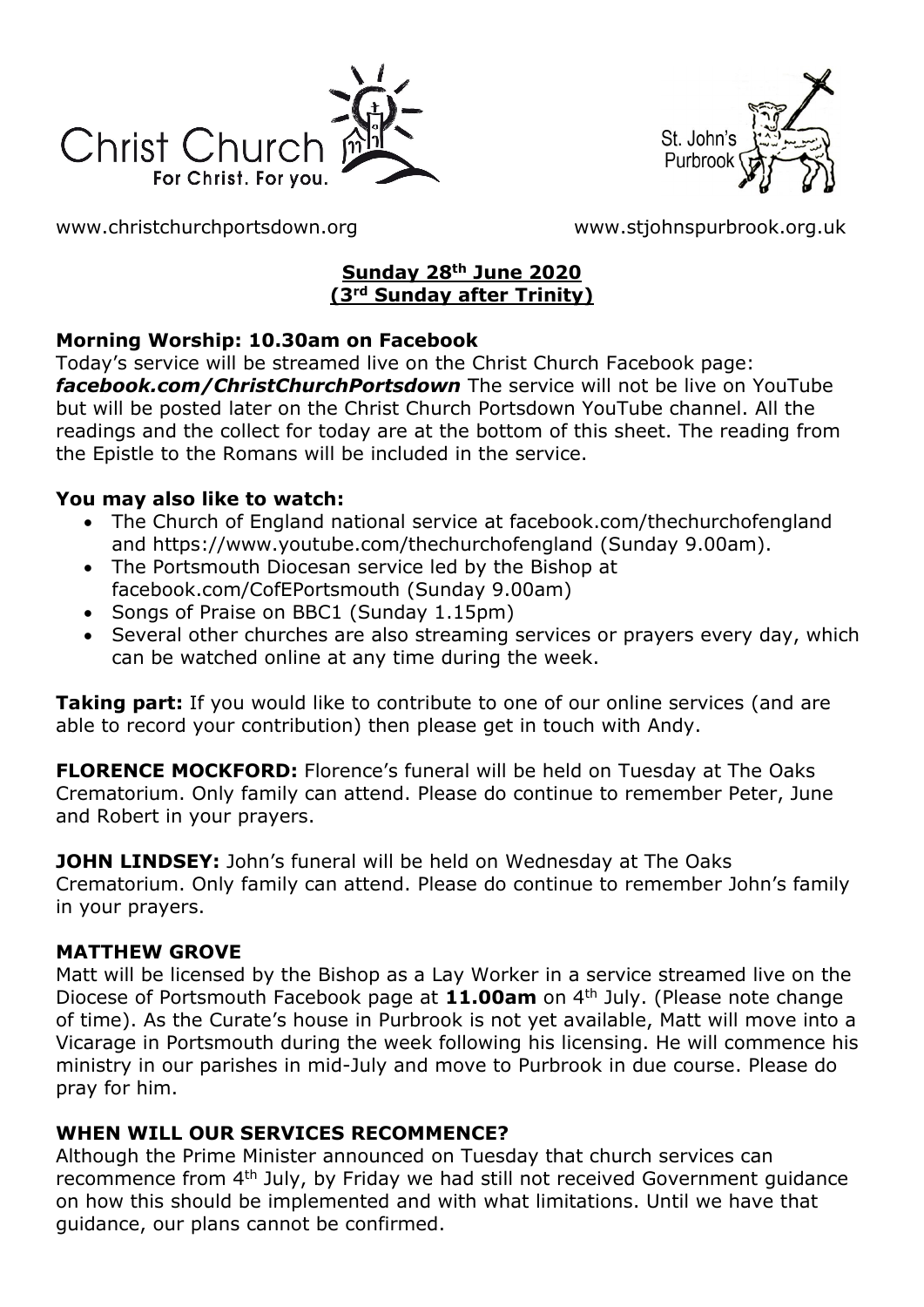#### **DAILY HOPE PHONE LINE**

The Church of England has launched a new free phone line of hymns, reflections and prayers. This is especially for those unable to watch services online and includes the option to listen to the most recent national CofE service. This is all available 24 hours a day at no charge on:

# 0800 804 8044

Please pass this number on to others who may find it useful.

#### **GIVING**

Both of our churches are experiencing reduced income from cancelled hall bookings and the lack of collections at services. If you usually give in the plate (cash or envelopes), please do consider switching to Direct Debit or online payment.

The best way to do this is via the Parish Giving Scheme, which can now be done online or by telephone. You can register online at **register.parishgiving.org.uk** or by calling **0333 002 1271**

To register you will need the following details:

For Christ Church: Parish: Portsdown Christ Church Diocese: Portsmouth PGS Parish Code: 290629068

For St John's: Parish: St John the Baptist Village: Purbrook Diocese: Portsmouth PGS Parish Code: 290629070

You will also need your own bank details.

If you prefer to give direct to Christ Church (either by Standing Order as a one-off payment) then see details at christchurchportsdown.org/more/giving . For details of giving to St John's please contact the Vicar or Warden.

## **CHURCH OFFICE**

The church office remains closed. Emma is working from home, so please note her number below if you wish to speak to her.

| <b>CONTACTS</b>      |                                                                             |
|----------------------|-----------------------------------------------------------------------------|
| <b>Vicar</b>         | <b>Revd Andy Wilson</b> (day off Monday)<br>vicar@christchurchportsdown.org |
|                      | purbrookvicar@gmail.com                                                     |
| <b>Associate</b>     | <b>Revd Laura Cameron</b>                                                   |
| <b>Minister</b>      | revdlauracameron@gmail.com                                                  |
| Churchwarden         | <b>Bill Jeffery</b>                                                         |
| <b>SJP</b>           | purbrookchurch@gmail.com                                                    |
| Churchwarden         | <b>Stephen Anderson</b>                                                     |
| <b>CCP</b>           | stephen.anderson@christchurchportsdown.org                                  |
| <b>Administrator</b> | <b>Emma Evans</b>                                                           |
|                      | parish.office@christchurchportsdown.org                                     |
| <b>Hall Manager</b>  | Jacqui Wilson                                                               |
| <b>CCP</b>           | hall.manager@christchurchportsdown.org                                      |
| Website              | <b>Matt Doe</b>                                                             |
|                      | webmaster@christchurchportsdown.org                                         |

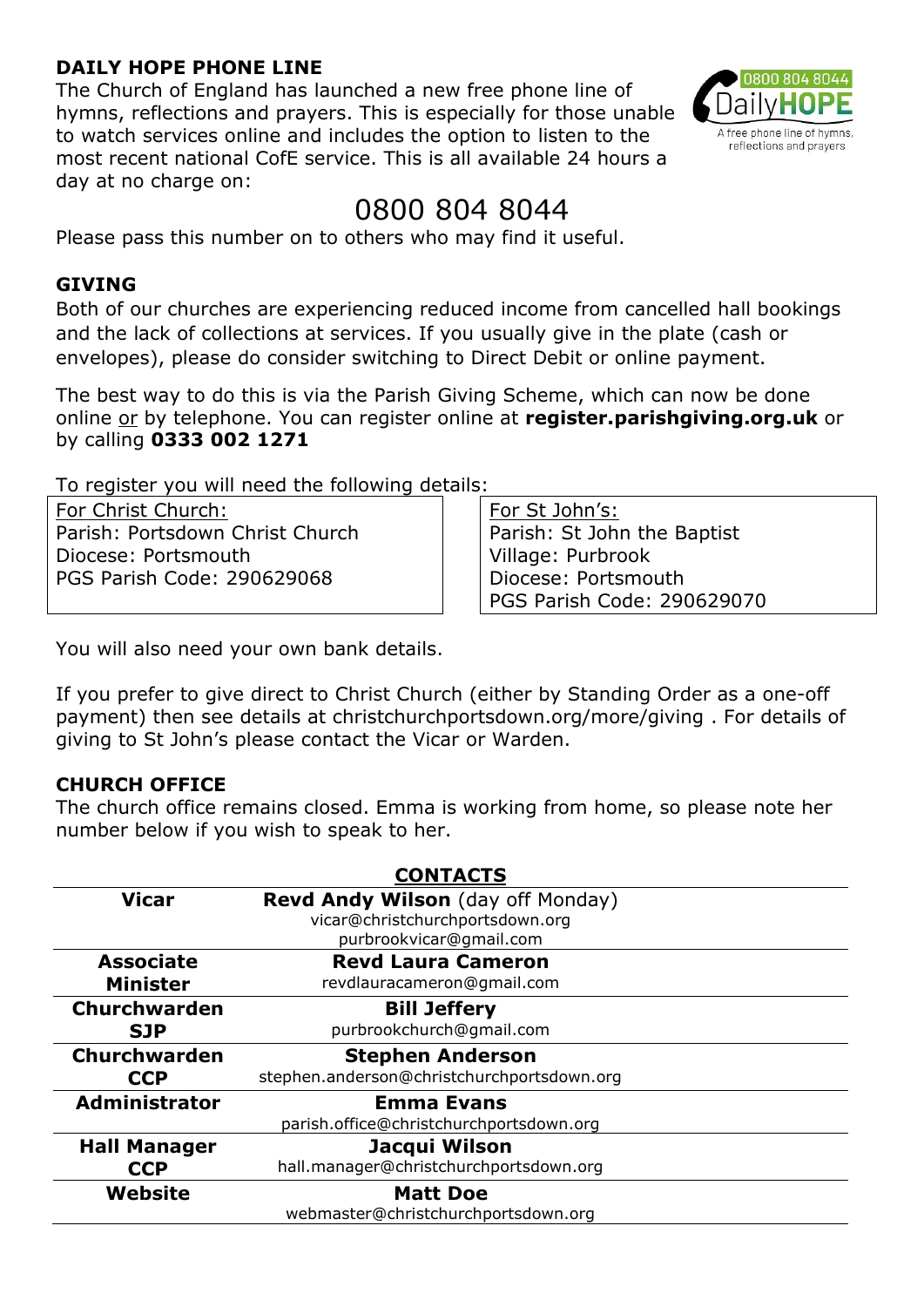# **Sunday 28 June 2020 3rd Sunday after Trinity**

# **Collect**

God our saviour, look on this wounded world in pity and in power; hold us fast to your promises of peace won for us by your Son, our Saviour Jesus Christ. Amen.

## **Genesis 22:1–14**

<sup>22</sup> After these things God tested Abraham. He said to him, 'Abraham!' And he said, 'Here I am.' <sup>2</sup> He said, 'Take your son, your only son Isaac, whom you love, and go to the land of Moriah, and offer him there as a burnt-offering on one of the mountains that I shall show you.<sup> $3$ </sup> So Abraham rose early in the morning, saddled his donkey, and took two of his young men with him, and his son Isaac; he cut the wood for the burnt-offering, and set out and went to the place in the distance that God had shown him. <sup>4</sup> On the third day Abraham looked up and saw the place far away.  $5$  Then Abraham said to his young men, 'Stay here with the donkey; the boy and I will go over there; we will worship, and then we will come back to you.' <sup>6</sup> Abraham took the wood of the burnt-offering and laid it on his son Isaac, and he himself carried the fire and the knife. So the two of them walked on together.  $<sup>7</sup>$  Isaac said to his father</sup> Abraham, 'Father!' And he said, 'Here I am, my son.' He said, 'The fire and the wood are here, but where is the lamb for a burnt-offering?' <sup>8</sup> Abraham said, 'God himself will provide the lamb for a burnt-offering, my son.' So the two of them walked on together.  $9$  When they came to the place that God had shown him, Abraham built an altar there and laid the wood in order. He bound his son Isaac, and laid him on the altar, on top of the wood. <sup>10</sup> Then Abraham reached out his hand and took the knife to kill his son.  $11$  But the angel of the Lord called to him from heaven, and said, 'Abraham, Abraham!' And he said, 'Here I am.' <sup>12</sup> He said, 'Do not lay your hand on the boy or do anything to him; for now I know that you fear God, since you have not withheld your son, your only son, from me.'  $13$  And Abraham looked up and saw a ram, caught in a thicket by its horns. Abraham went and took the ram and offered it up as a burnt offering instead of his son. <sup>14</sup> So Abraham called that place 'The Lord will provide'; as it is said to this day, 'On the mount of the Lord it shall be provided.'